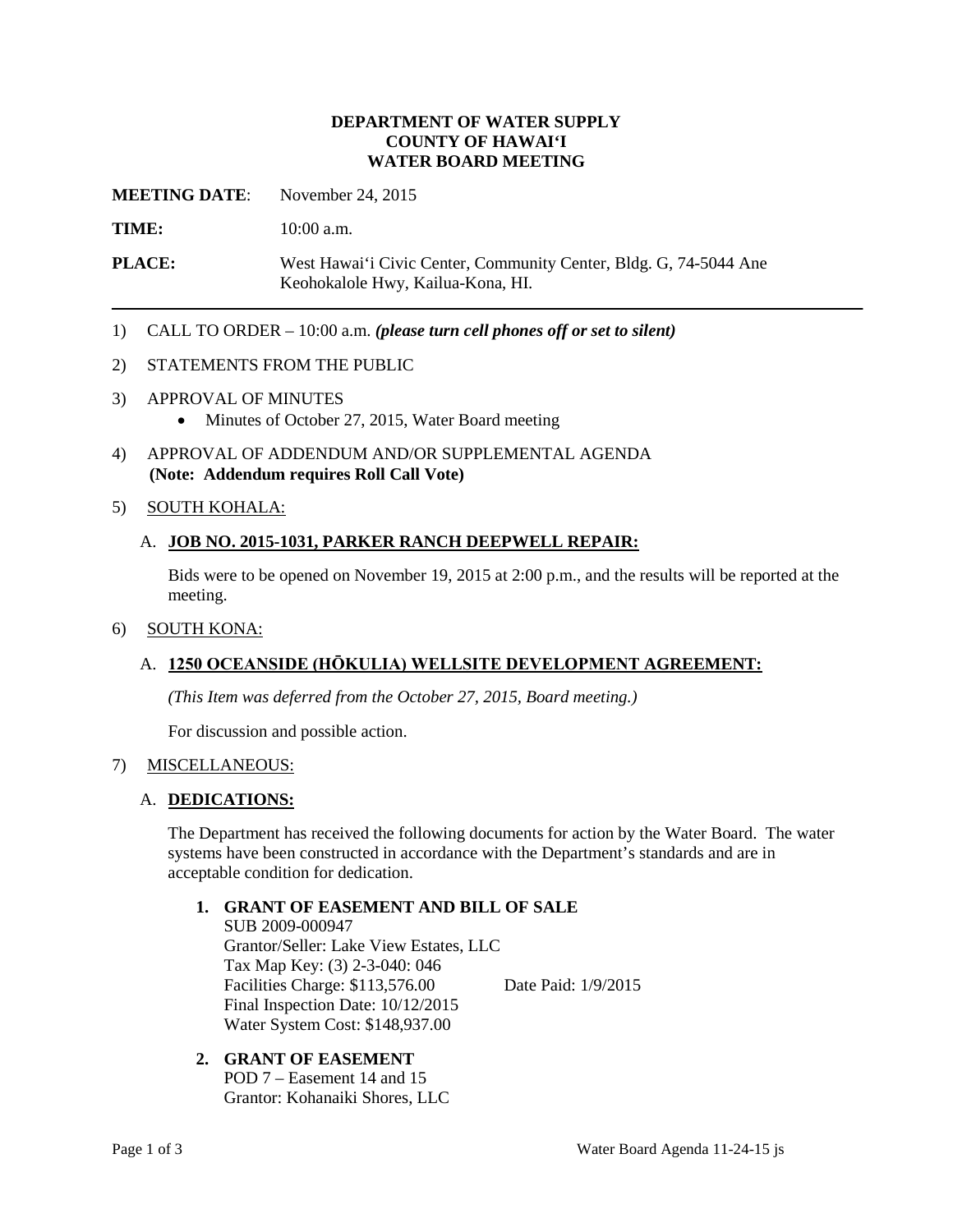Tax Map Key: (3) 7-3-068:003 to 054

RECOMMENDATION: It is recommended that the Water Board accept these documents subject to the approval of the Corporation Counsel, and that either the Chairperson or the Vice-Chairperson be authorized to sign the documents.

# B. **POWER COST CHARGE:**

 to reflect this decline. In order to accept public testimony on this change, a Public Hearing Departmental power costs have declined as a result of a decline in Hawai'i Electric Light Company (HELCO) billings for electricity for the Department's wells and pumps. The Department proposes reducing the Power Cost Charge from \$1.85 to **\$1.81** per thousand gallons should be scheduled before the new Power Cost Charge is reduced.

RECOMMENDATION: It is recommended that the Board approve holding a Public Hearing on January 26, 2016, at 9:45 a.m., to receive testimony on reducing the Power Cost Charge from \$1.85 to **\$1.81**, effective February 1, 2016.

# C. **HONOLULU BOARD OF WATER SUPPLY PRESENTATION RE: ENERGY PERFORMANCE CONTRACT:**

Mr. Marc Chun, project manager at the Honolulu Board of Water Supply (BWS), will present on BWS's energy performance contract process and related matters.

# D. **UPDATE RE: NATIONAL PARKS SERVICE'S PETITION TO DESIGNATE KEAUHOU AQUIFER AS A GROUND WATER MANAGEMENT AREA:**

For discussion and possible action.

# E. **EXECUTIVE SESSION RE: NATIONAL PARKS SERVICE'S PETITION TO DESIGNATE KEAUHOU AQUIFER AS A GROUND WATER MANAGEMENT AREA:**

 Commission on Water Resource Management regarding the National Park Service's petition to designate Keauhou Aquifer as a Ground Water Management Area, and for the purpose of The Water Board anticipates convening an executive meeting, closed to the public, pursuant to Hawai'i Revised Statutes, Sections 92-4, 92-5(a)(2), to discuss mediation as directed by the consulting with the Water Board's attorney on questions and issues pertaining to the Water Board's powers, duties, privileges, immunities and liabilities.

# F. DISCUSSION OF AMENDING DWS RULE 3-10, REGARDING LEAK ADJUSTMENTS:

 The Board will discuss the proposals regarding amendments to DWS Rule 3-10, regarding leak adjustments.

# G. **MONTHLY PROGRESS REPORT**:

Submission of Progress Report of Projects by the Department. Department personnel will be available to respond to questions by the Board regarding the status/progress of any project.

# H. **REVIEW OF MONTHLY FINANCIAL STATEMENTS:**

 Submission of financial statements and information relating to the financial status of the Department. Department personnel will be available to respond to questions by the Board relating to the financial status of the Department.